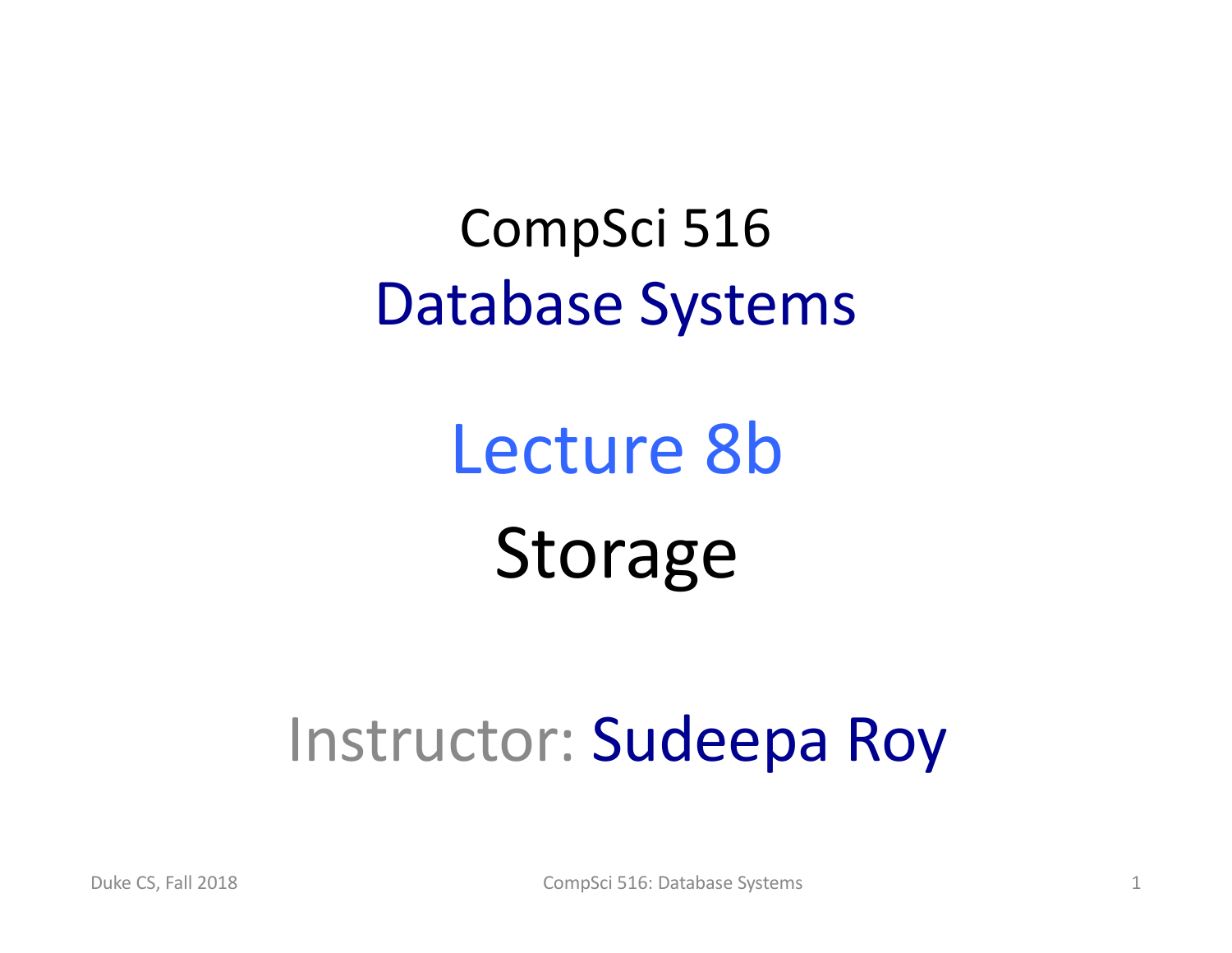#### Where are we now?

#### We learnt

- $\checkmark$  Relational Model and Query Languages
	- $\checkmark$  SQL, RA, RC
	- $\checkmark$  Postgres (DBMS)
	- $V$  XML (overview)
	- $\blacksquare$  HW1
- $\checkmark$  Database Normalization
- $\checkmark$  Big data processing framework Map-Reduce & Spark

#### Next

- DBMS Internals
	- Storage
	- Indexing
	- Query Evaluation
	- Operator Algorithms
	- External sort
	- Query Optimization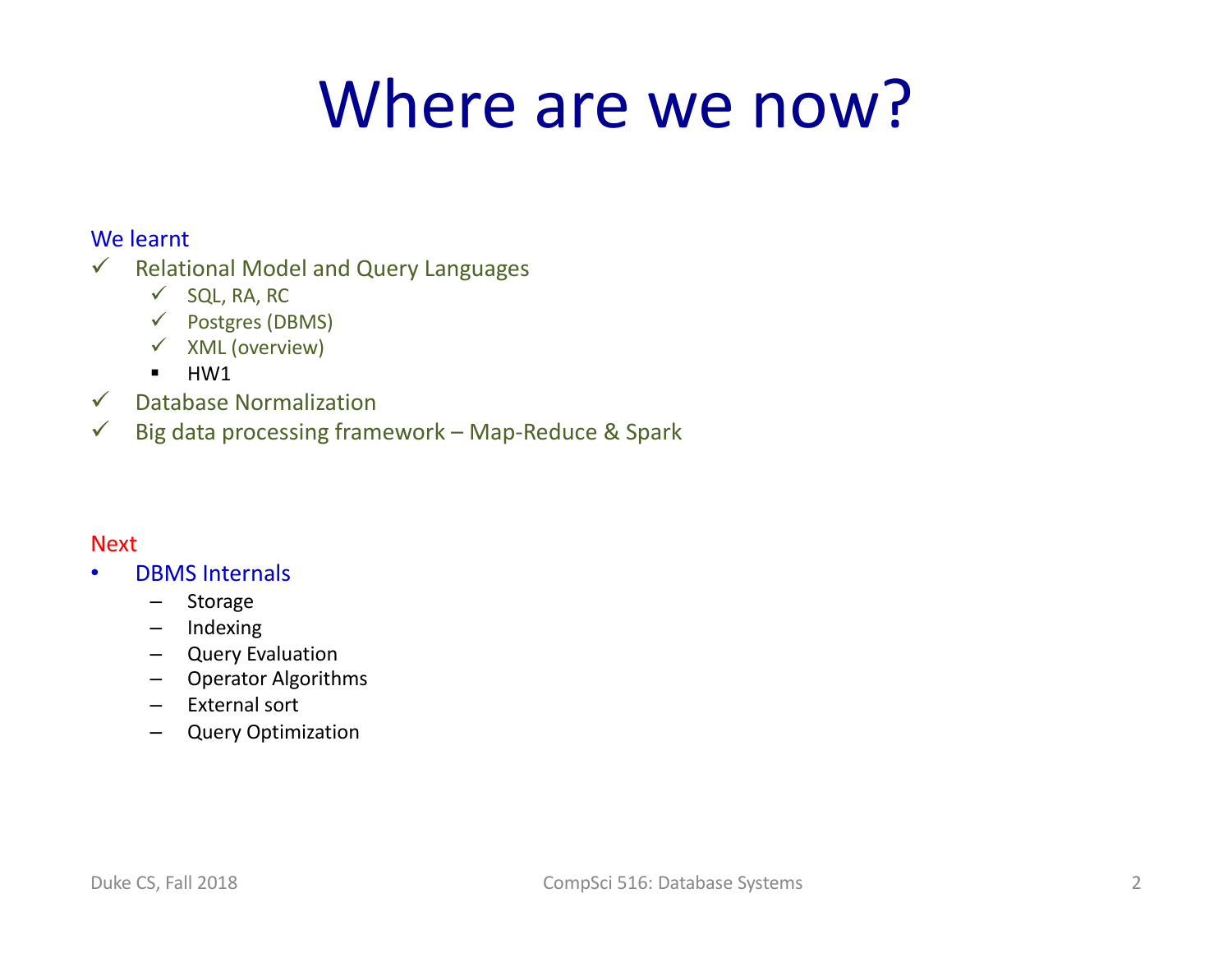# Reading Material

#### • [RG]

- Storage: Chapters 8.1, 8.2, 8.4, 9.4-9.7
- Index: 8.3, 8.5
- Tree-based index: Chapter 10.1-10.7
- Hash-based index: Chapter 11

#### Additional reading

- [GUW]
	- Chapters 8.3, 14.1-14.4

Acknowledgement:

The following slides have been created adapting the instructor material of the [RG] book provided by the authors Dr. Ramakrishnan and Dr. Gehrke.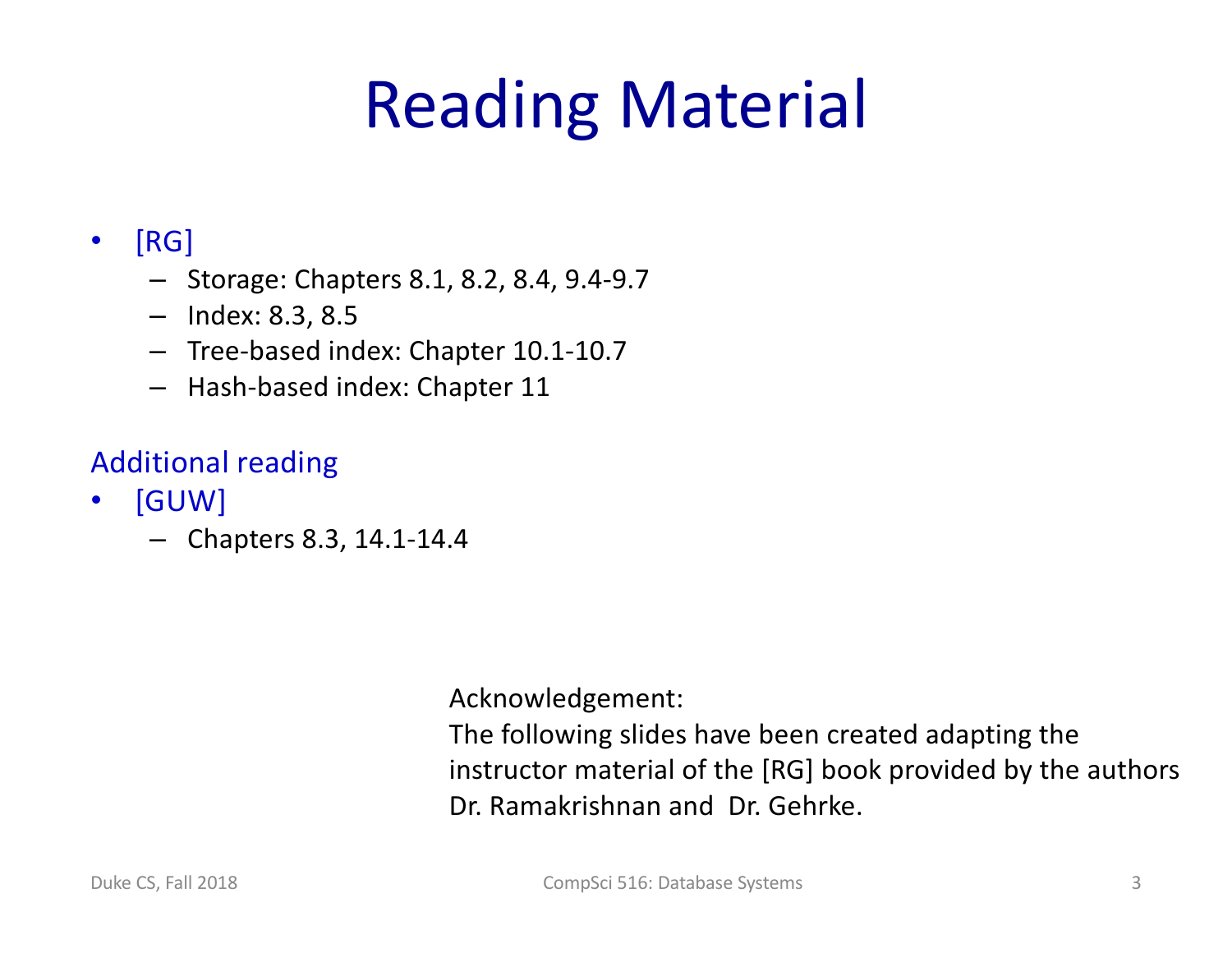### What will we learn?

- How does a DBMS organize files?
	- Record format, Page format
- What is an index?
- What are different types of indexes?
	- Tree-based indexing:
		- B+ tree
		- insert, delete
	- Hash-based indexing
		- Static and dynamic (extendible hashing, linear hashing)
- How do we use index to optimize performance?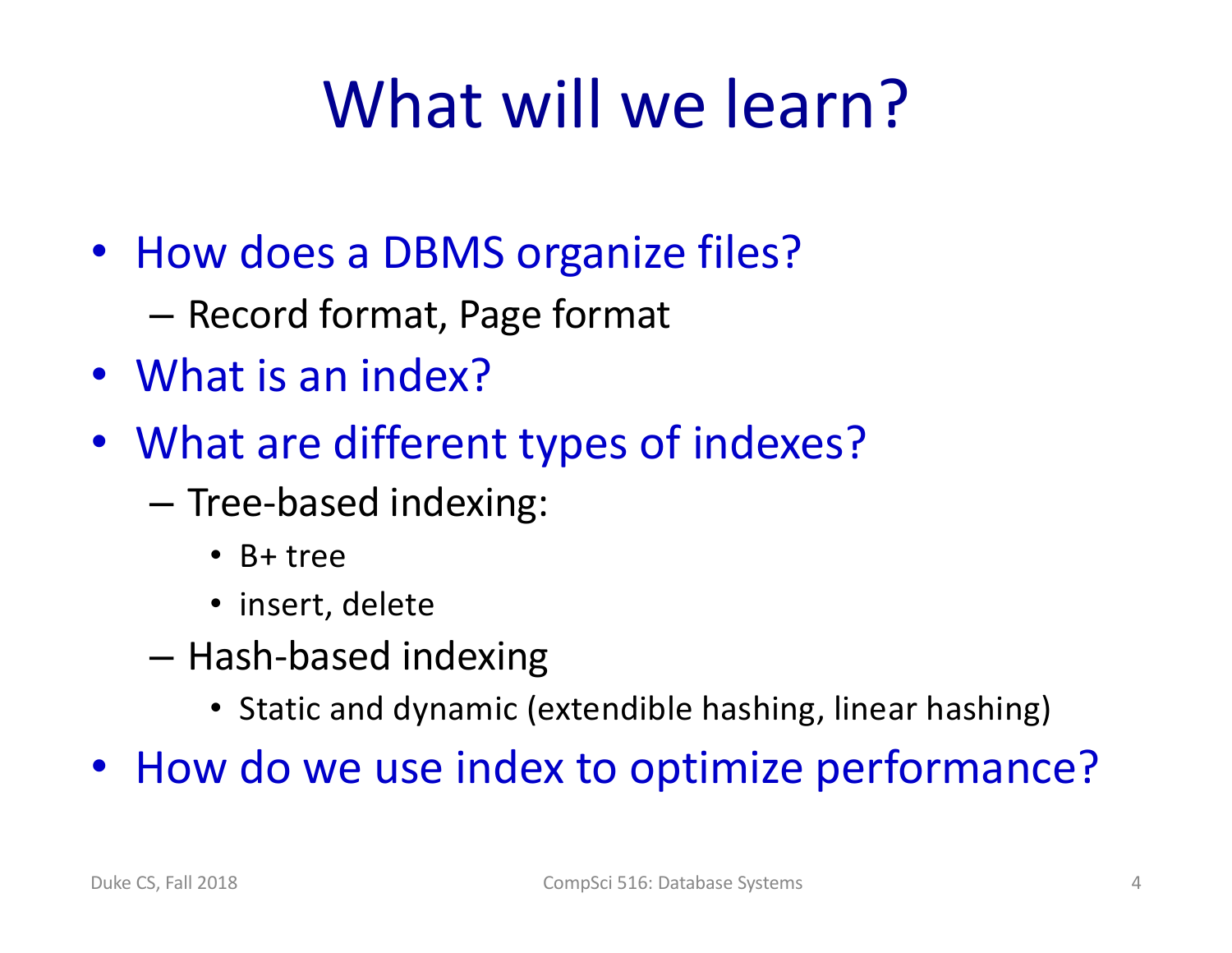#### Storage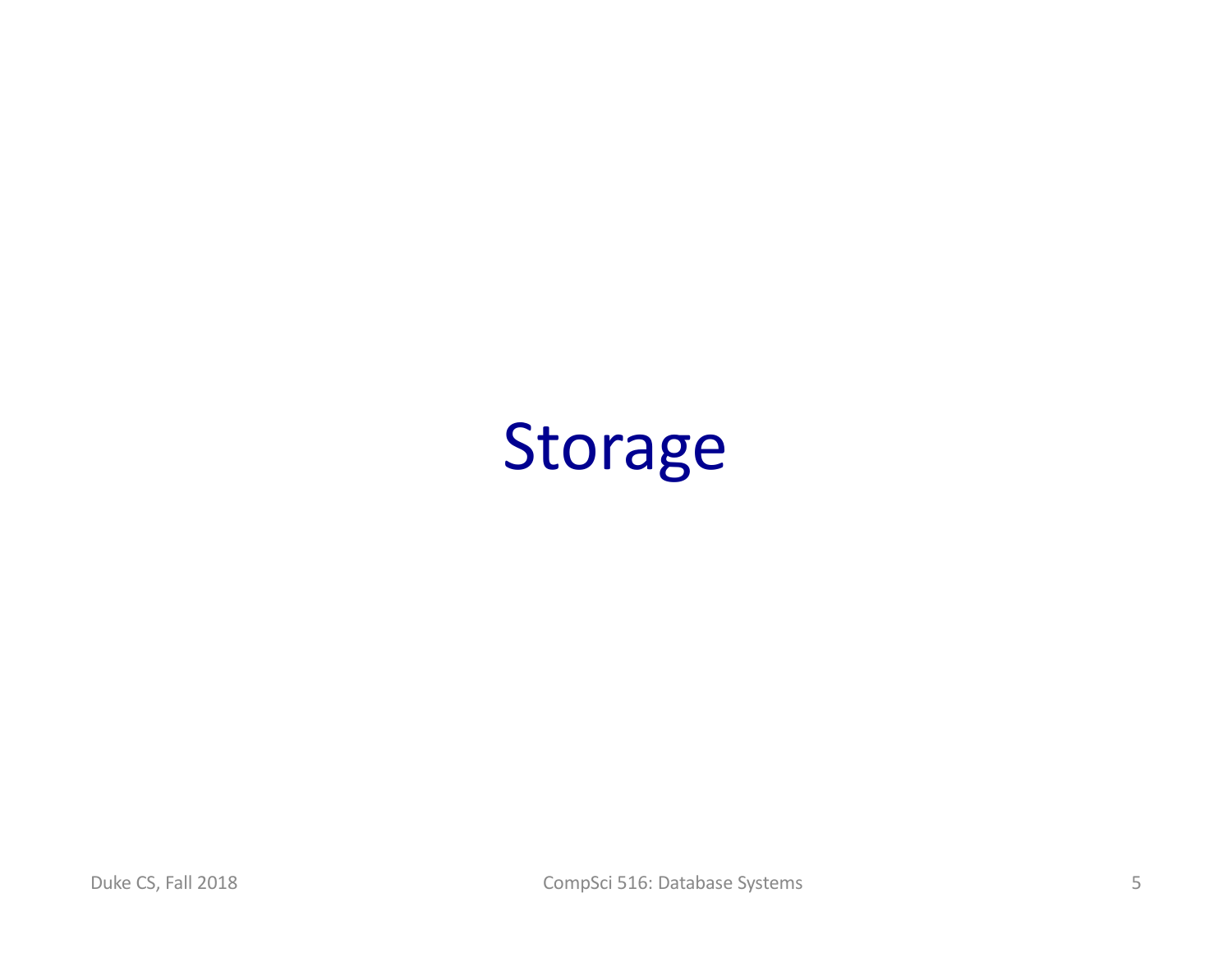#### DBMS Architecture

- A typical DBMS has a layered architecture
- The figure does not show the concurrency control and recovery components
	- to be done in "transactions"
- This is one of several possible architectures
	- each system has its own variations

Query Parsing, Optimization, and Execution

Relational Operators

Files and Access Methods

Buffer Management

Disk Space Management



These layers must consider concurrency control and recovery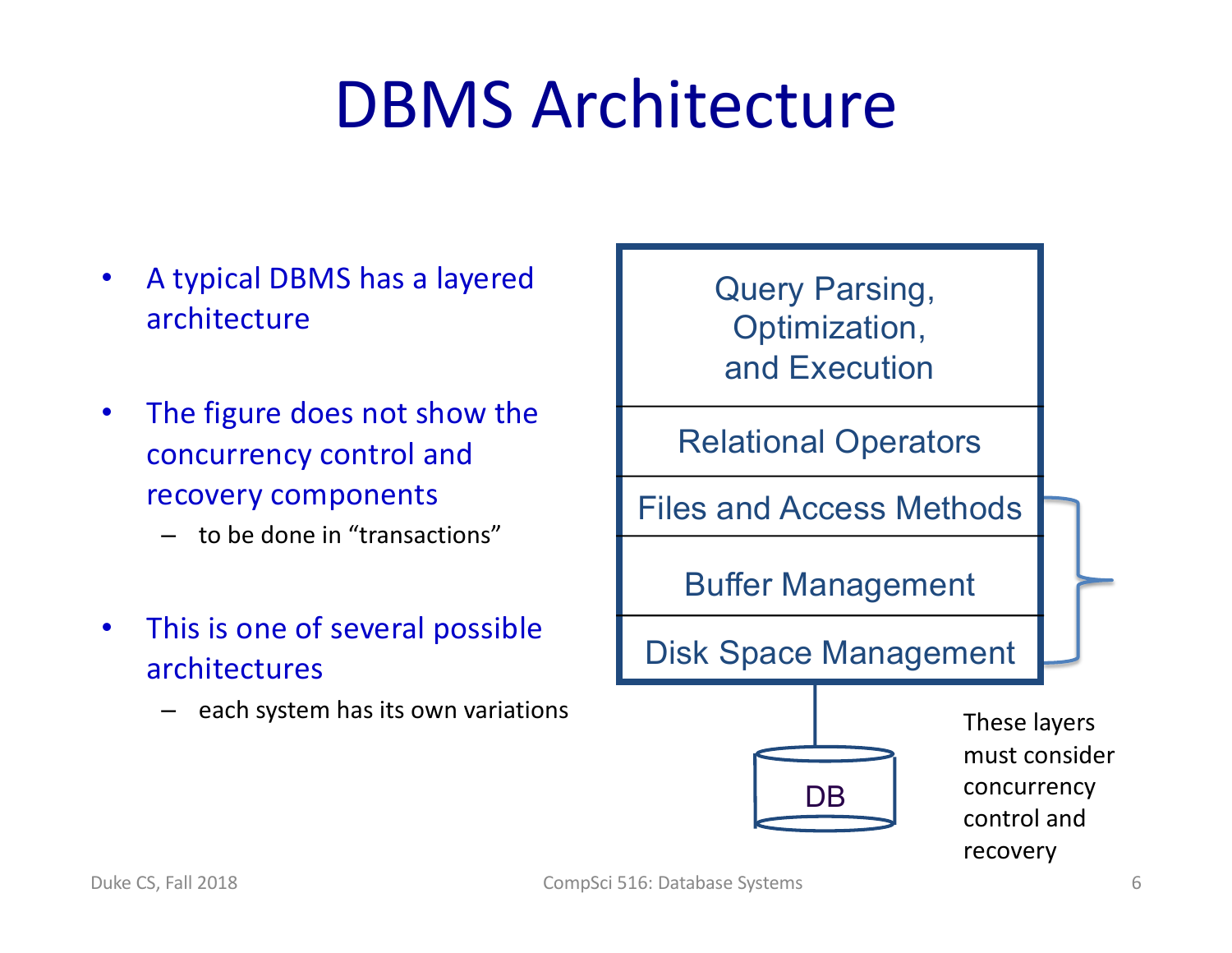#### Data on External Storage

- Data must persist on disk across program executions in a DBMS
	- Data is huge
	- Must persist across executions
	- But has to be fetched into main memory when DBMS processes the data
- The unit of information for reading data from disk, or writing data to disk, is a page
- Disks: Can retrieve random page at fixed cost
	- But reading several consecutive pages is much cheaper than reading them in random order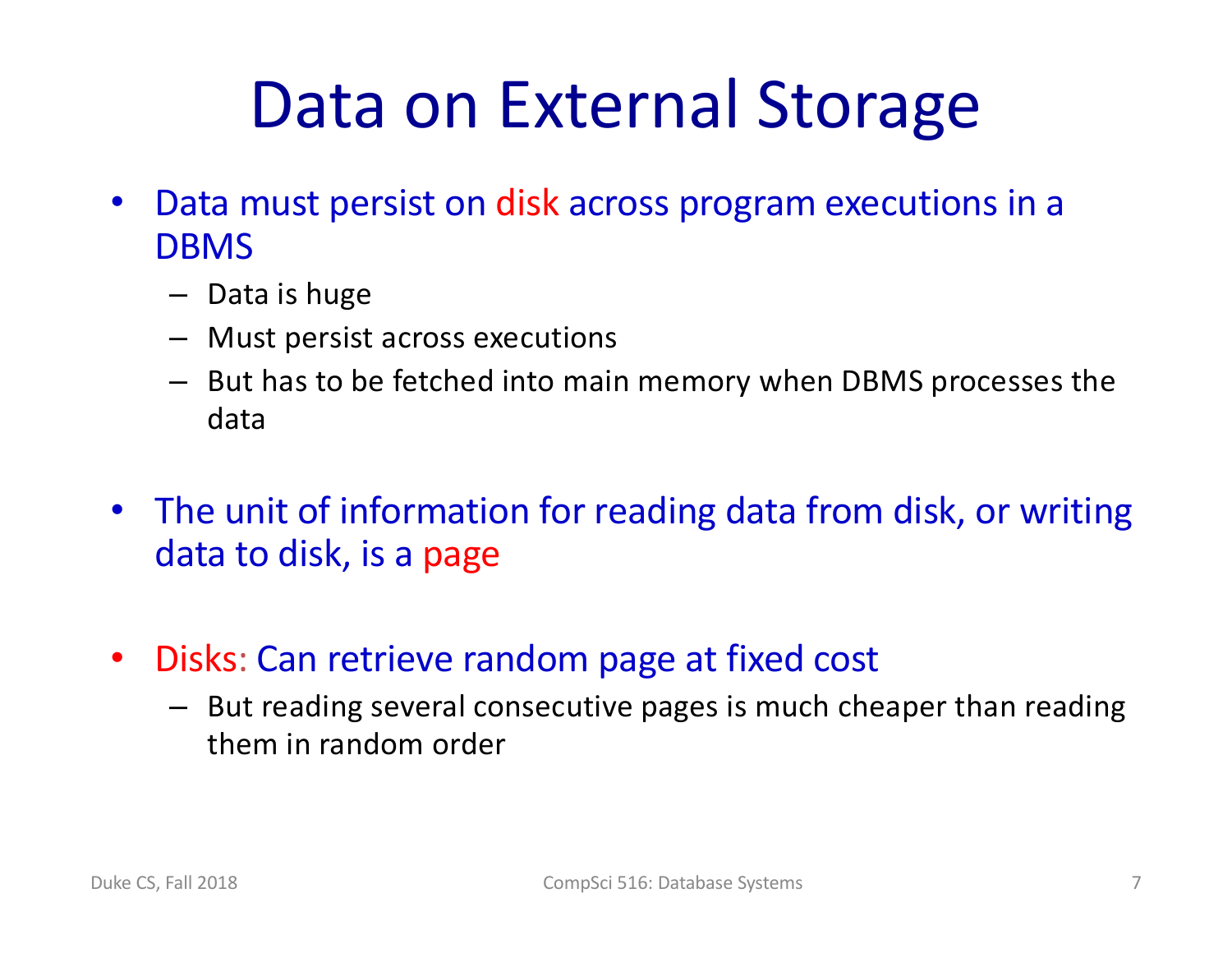#### Disk Space Management

- Lowest layer of DBMS software manages space on disk
- Higher levels call upon this layer to:
	- allocate/de-allocate a page
	- read/write a page
- Size of a page = size of a disk block  $=$  data unit
- Request for a sequence of pages often satisfied by allocating contiguous blocks on disk
- Space on disk managed by Disk-space Manager
	- Higher levels don't need to know how this is done, or how free space is managed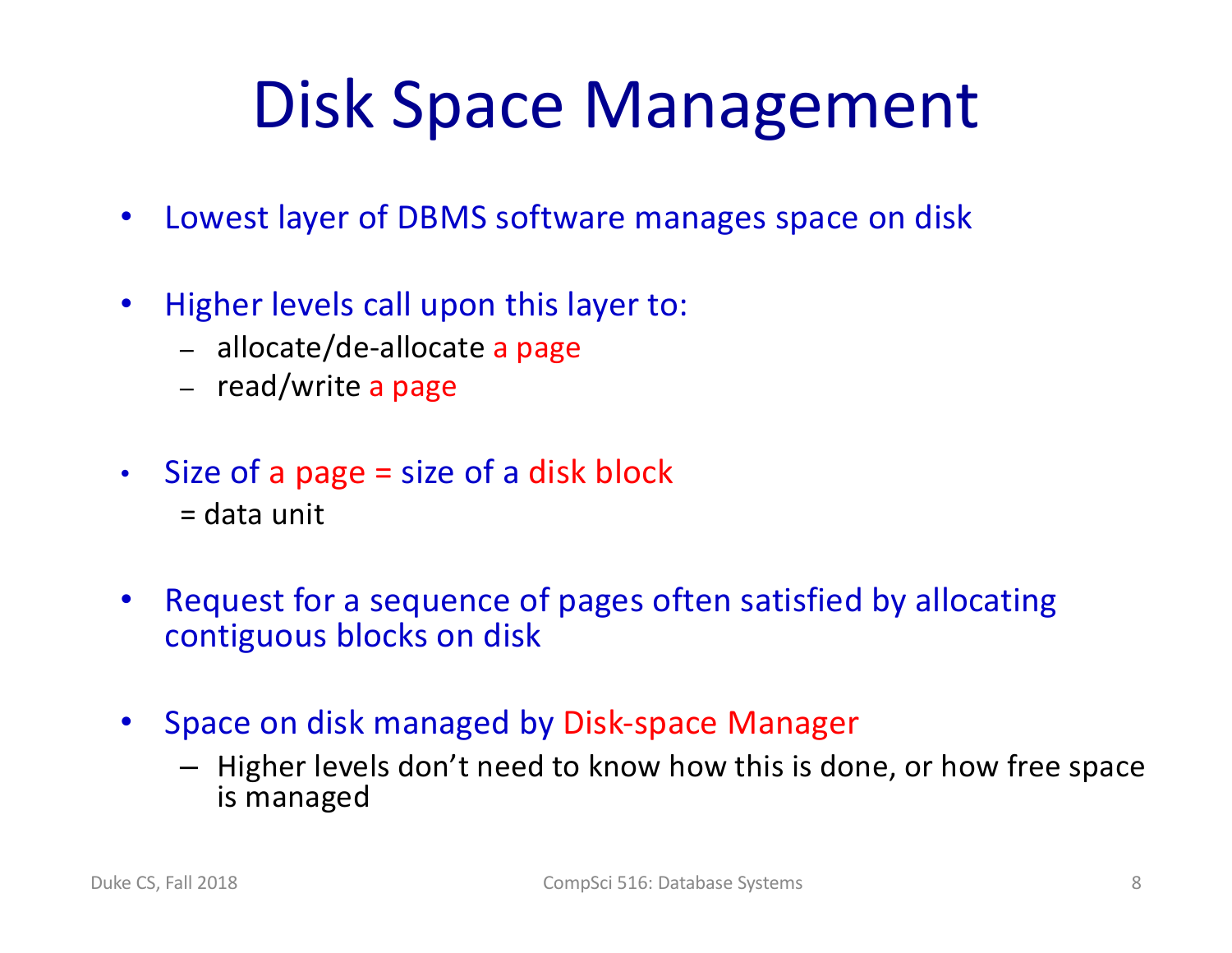# Buffer Management

#### **Suppose**

- 1 million pages in db, but only space for 1000 in memory
- A query needs to scan the entire file
- DBMS has to
	- bring pages into main memory
	- decide which existing pages to replace to make room for a new page
	- called Replacement Policy
- Managed by the Buffer manager
	- Files and access methods ask the buffer manager to access a page mentioning the "record id" (soon)
	- Buffer manager loads the page if not already there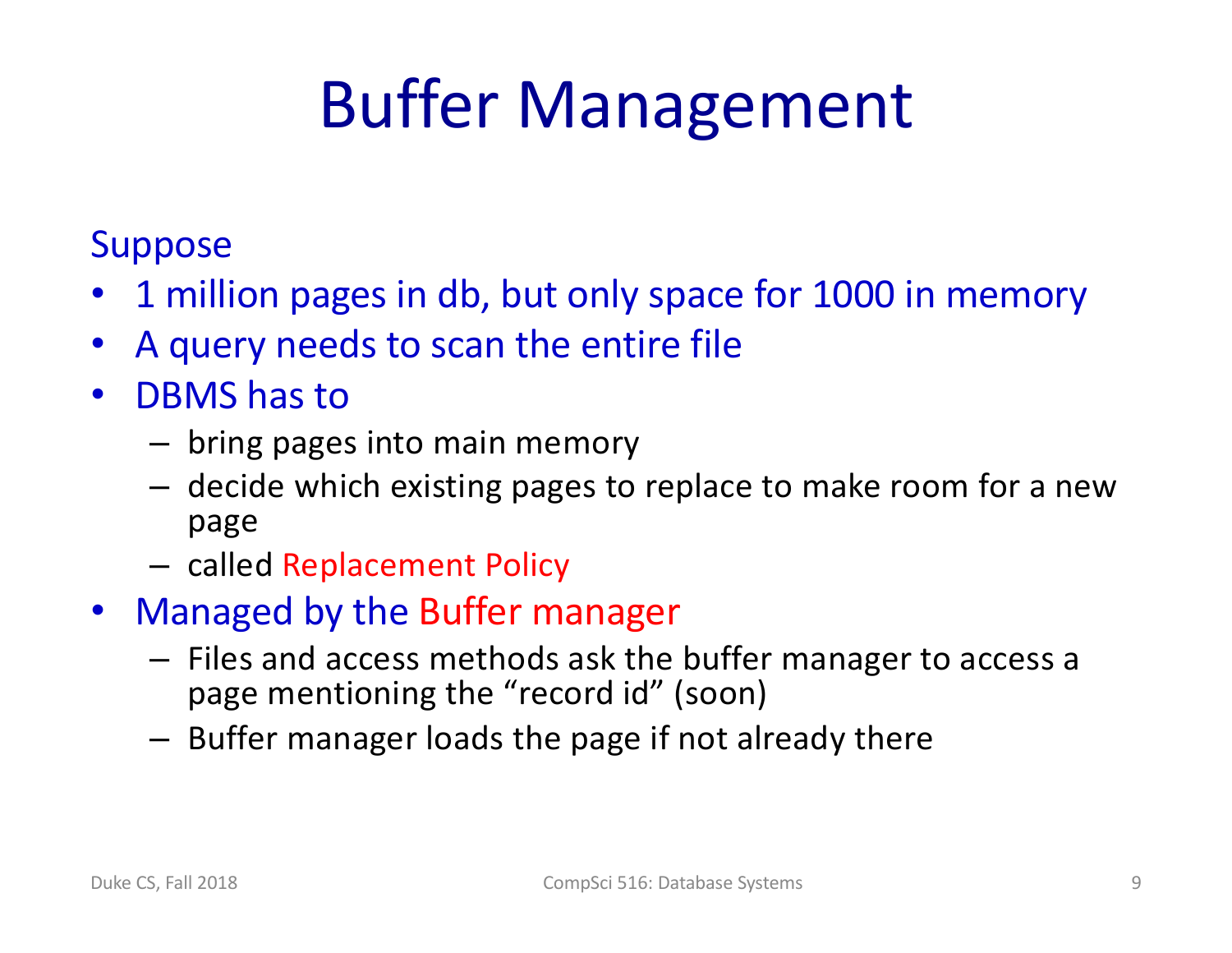## Buffer Management

Buffer pool = main memory is partitioned into frames either contains a page from disk or is a free frame



- Data must be in RAM for DBMS to operate on it
- Table of <frame#, pageid> pairs is maintained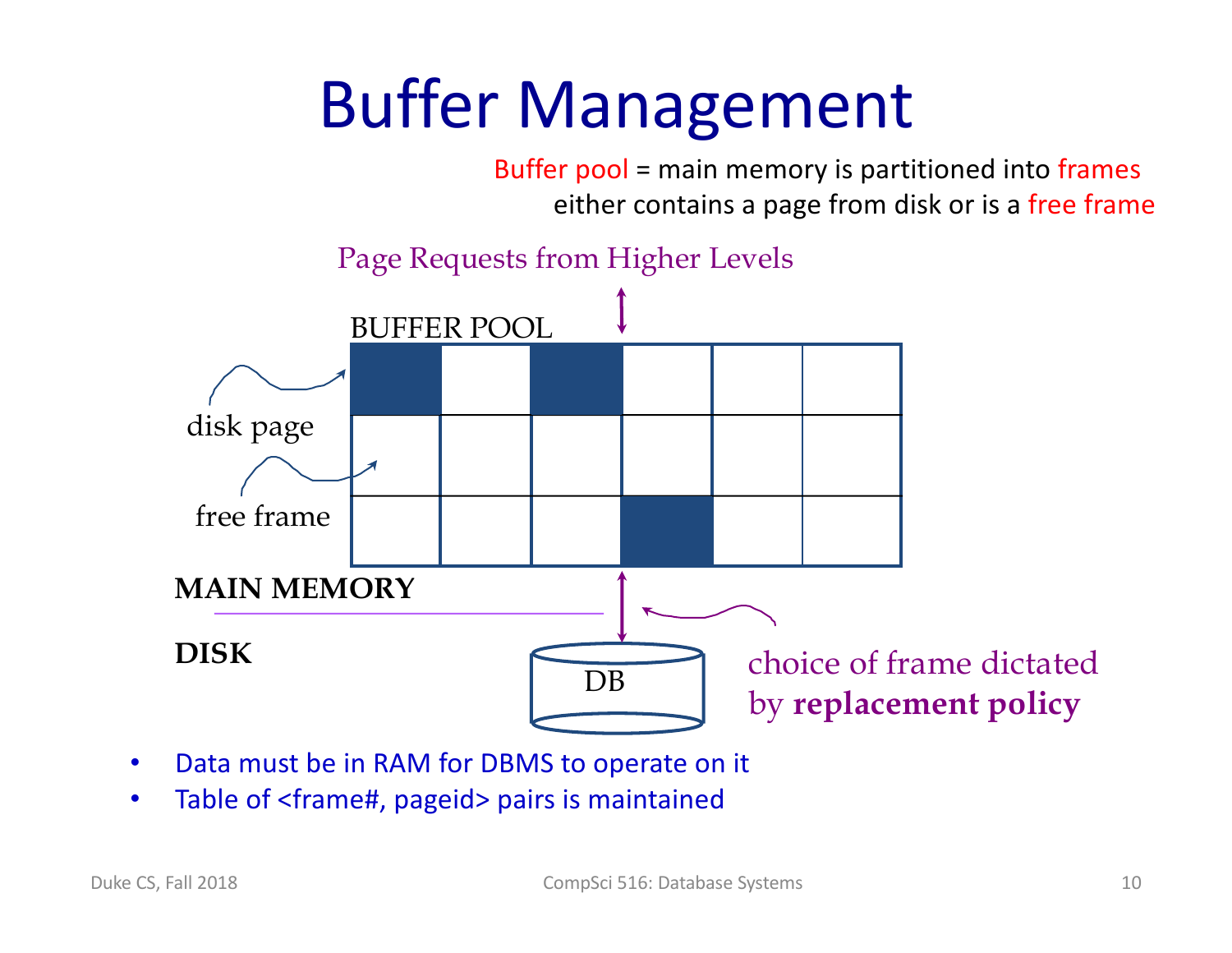## When a Page is Requested ...

#### For every frame, store

- a dirty bit:
	- whether the page in the frame has been modified since it has been brought to memory
	- initially 0 or off
- a pin-count:
	- the number of times the page in the frame has been requested but not released (and no. of current users)
	- initially 0
	- when a page is requested, the count in incremented
	- when the requestor releases the page, count is decremented
	- buffer manager only reads a page into a frame when its pin-count is 0
	- if no frame with pin-count 0, buffer manager has to wait (or a transaction is aborted -- later)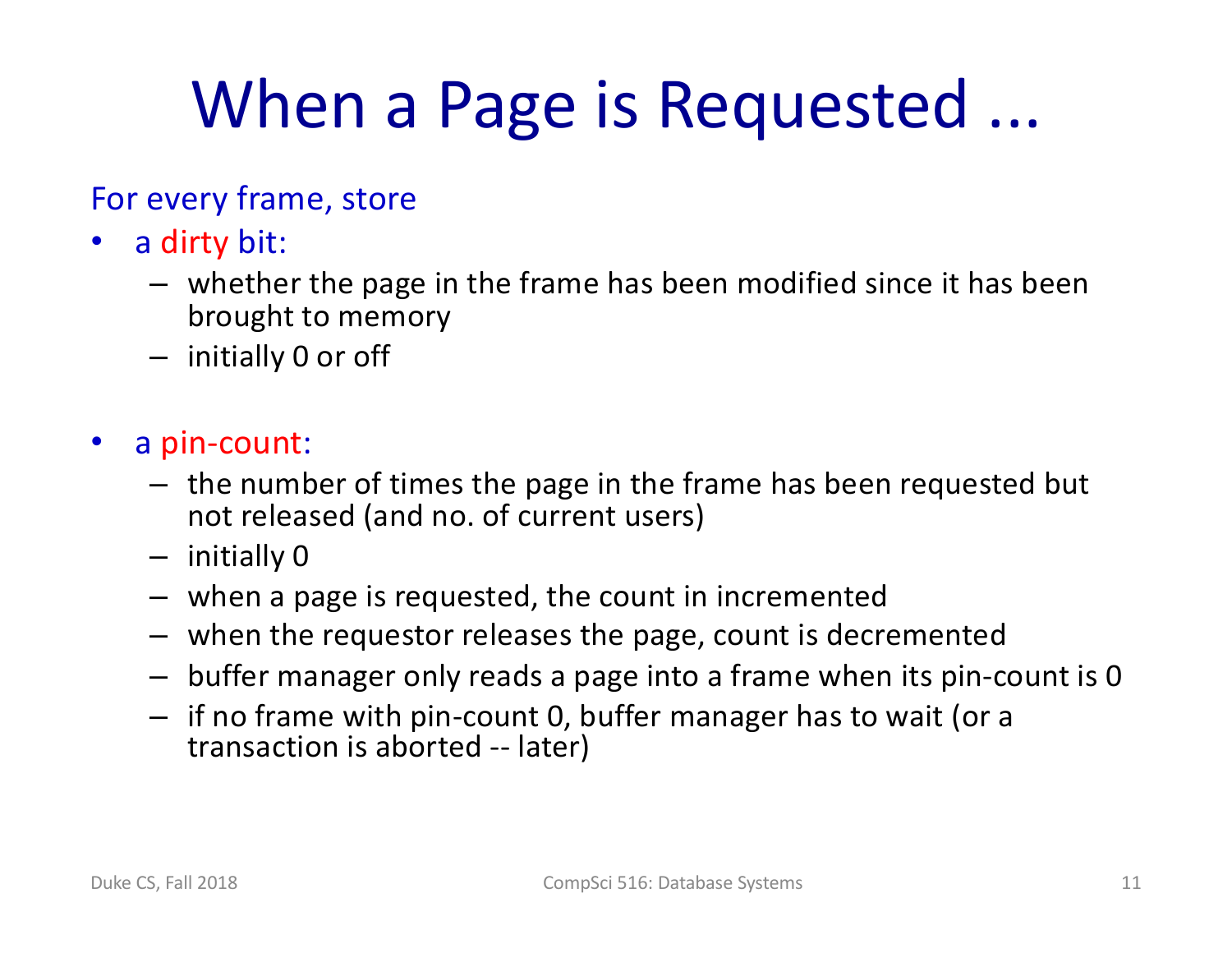# When a Page is Requested ...

- Check if the page is already in the buffer pool
- if yes, increment the pin-count of that frame
- If no,
	- Choose a frame for replacement using the replacement policy
	- If the chosen frame is dirty (has been modified), write it to disk
	- Read requested page into chosen frame
- Pin (increase pin-count of) the page and return its address to the requestor
- If requests can be predicted (e.g., sequential scans), pages can be pre-fetched several pages at a time
- Concurrency Control & recovery may entail additional I/O when a frame is chosen for replacement
	- e.g. Write-Ahead Log protocol : when we do Transactions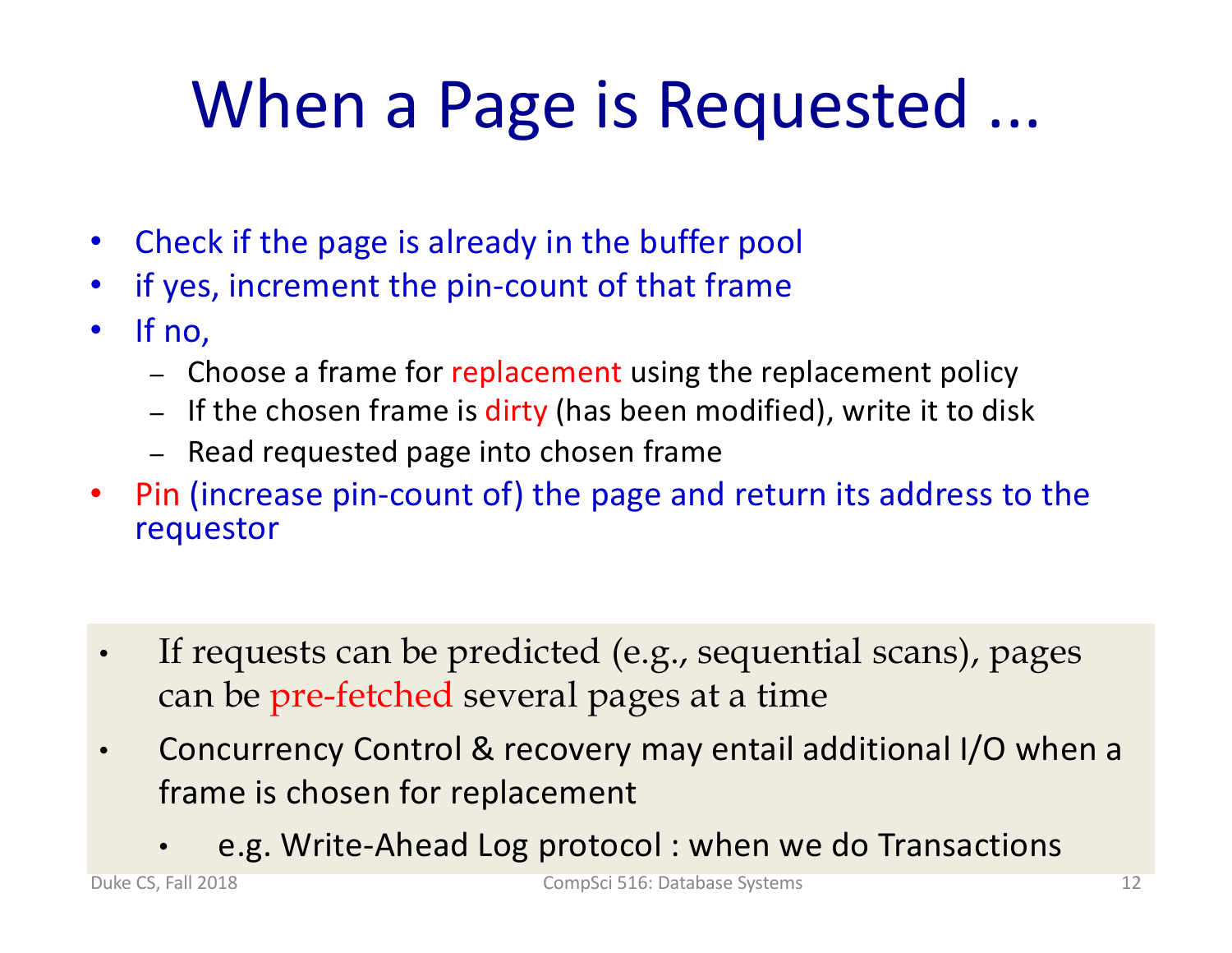# Buffer Replacement Policy

- Frame is chosen for replacement by a replacement policy
- Least-recently-used (LRU)
	- add frames with pin-count 0 to the end of a queue
	- choose from head
- Clock (an efficient implementation of LRU)
- First In First Out (FIFO)
- Most-Recently-Used (MRU) etc.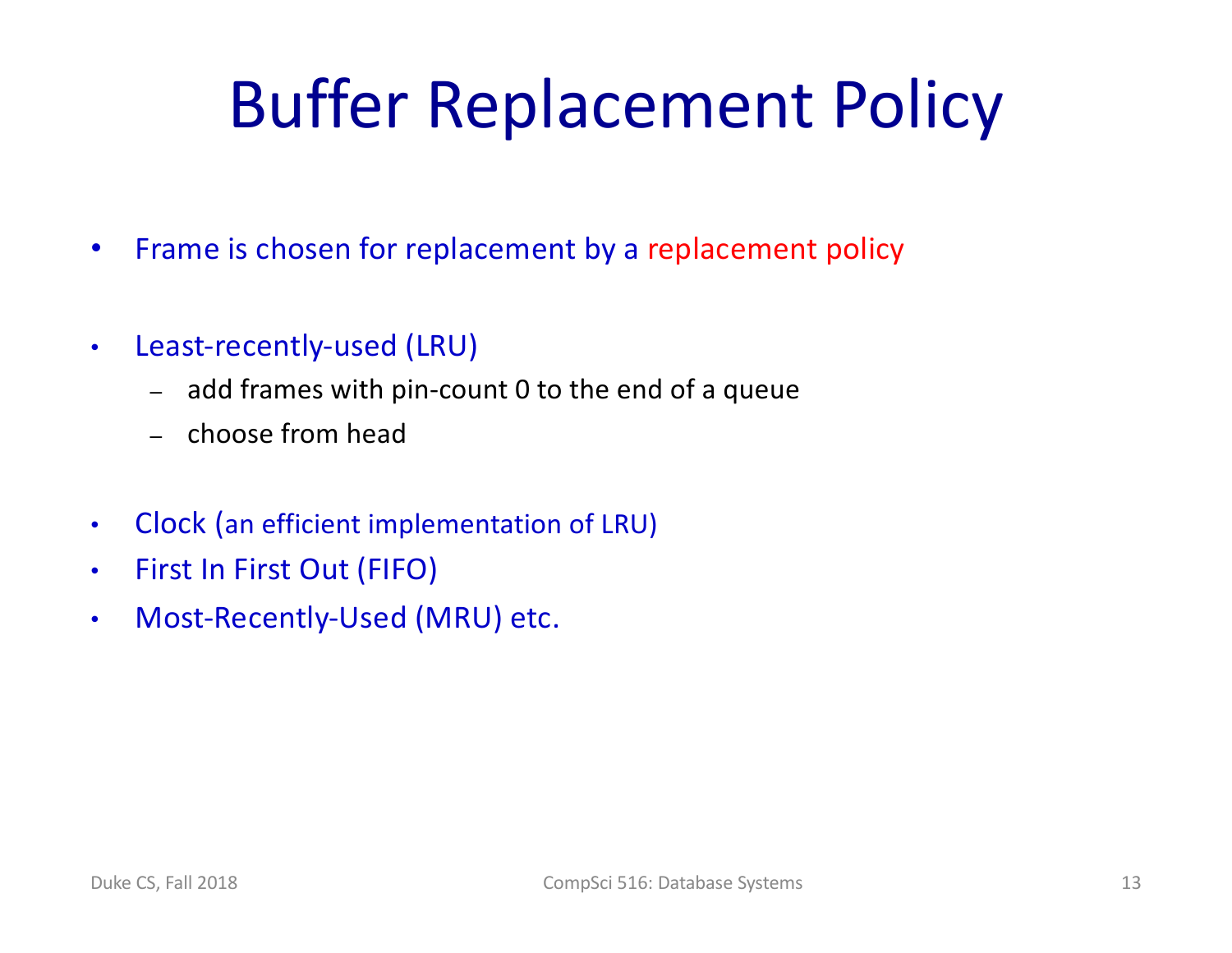## Buffer Replacement Policy

- Policy can have big impact on # of I/O's
- Depends on the access pattern
- Sequential flooding: Nasty situation caused by LRU + repeated sequential scans
	- What happens with 10 frames and 9 pages?
	- What happens with 10 frames and 11 pages?
	- # buffer frames < # pages in file means each page request in each scan causes an I/O
	- MRU much better in this situation (but not in all situations, of course)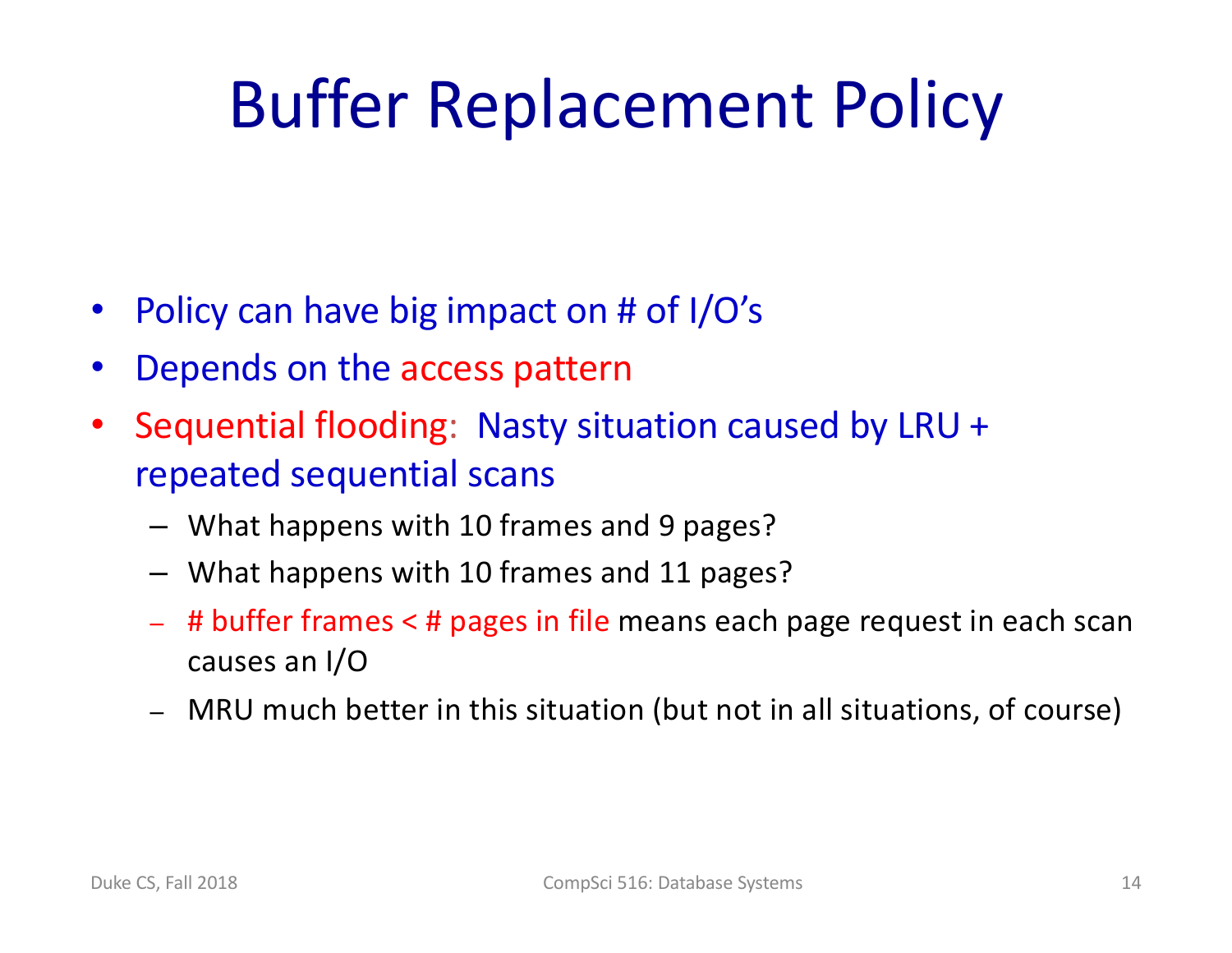#### DBMS vs. OS File System

- Operating Systems do disk space and buffer management too:
- Why not let OS manage these tasks?
- DBMS can predict the page reference patterns much more accurately
	- can optimize
	- adjust replacement policy
	- pre-fetch pages already in buffer + contiguous allocation
	- pin a page in buffer pool, force a page to disk (important for implementing Transactions concurrency control & recovery)
- Differences in OS support: portability issues
- Some limitations, e.g., files can't span disks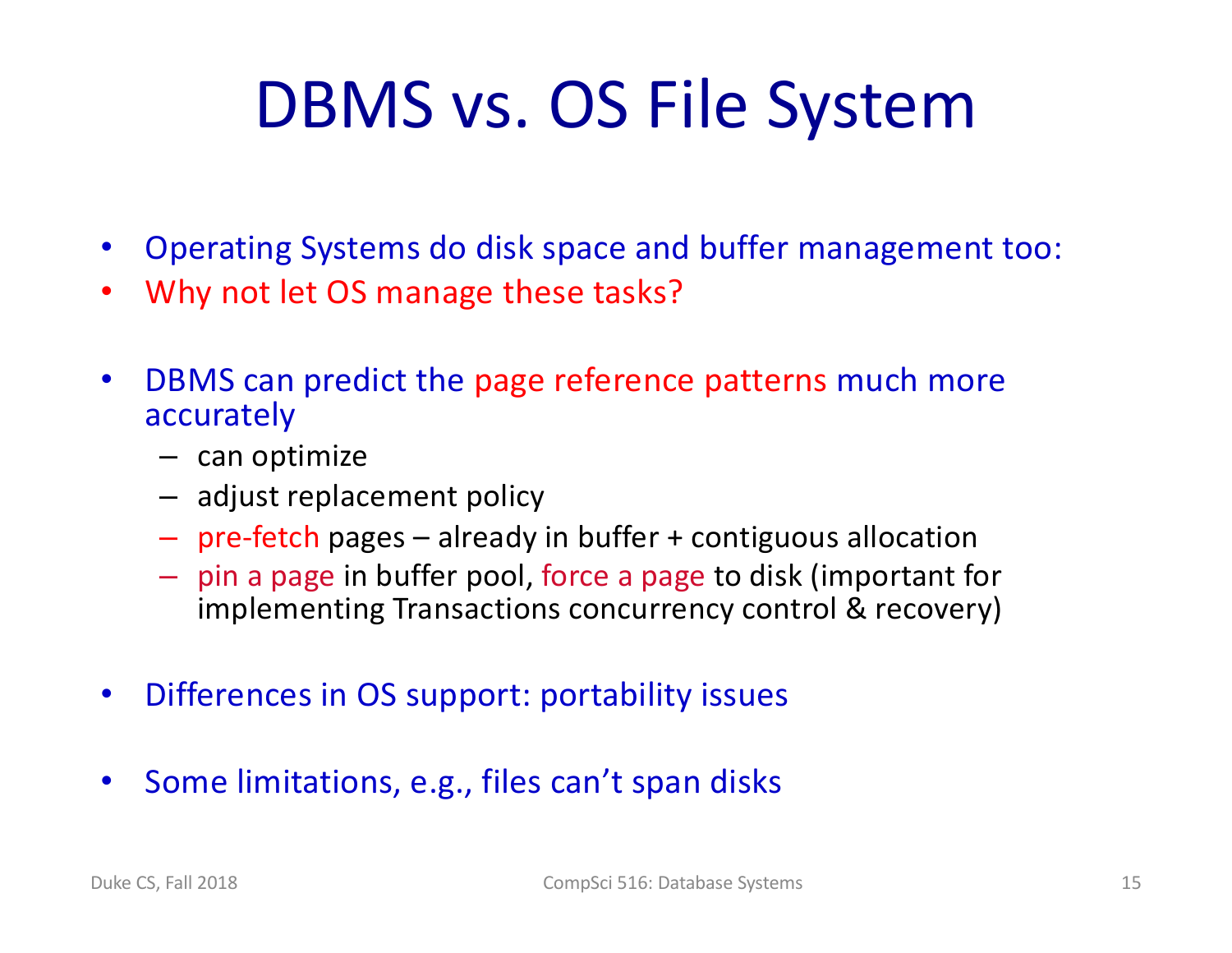#### Next..

- How are pages stored in a file?
- How are records stored in a page?
	- Fixed length records
	- Variable length records
- How are fields stored in a record?
	- Fixed length fields/records
	- Variable length fields/records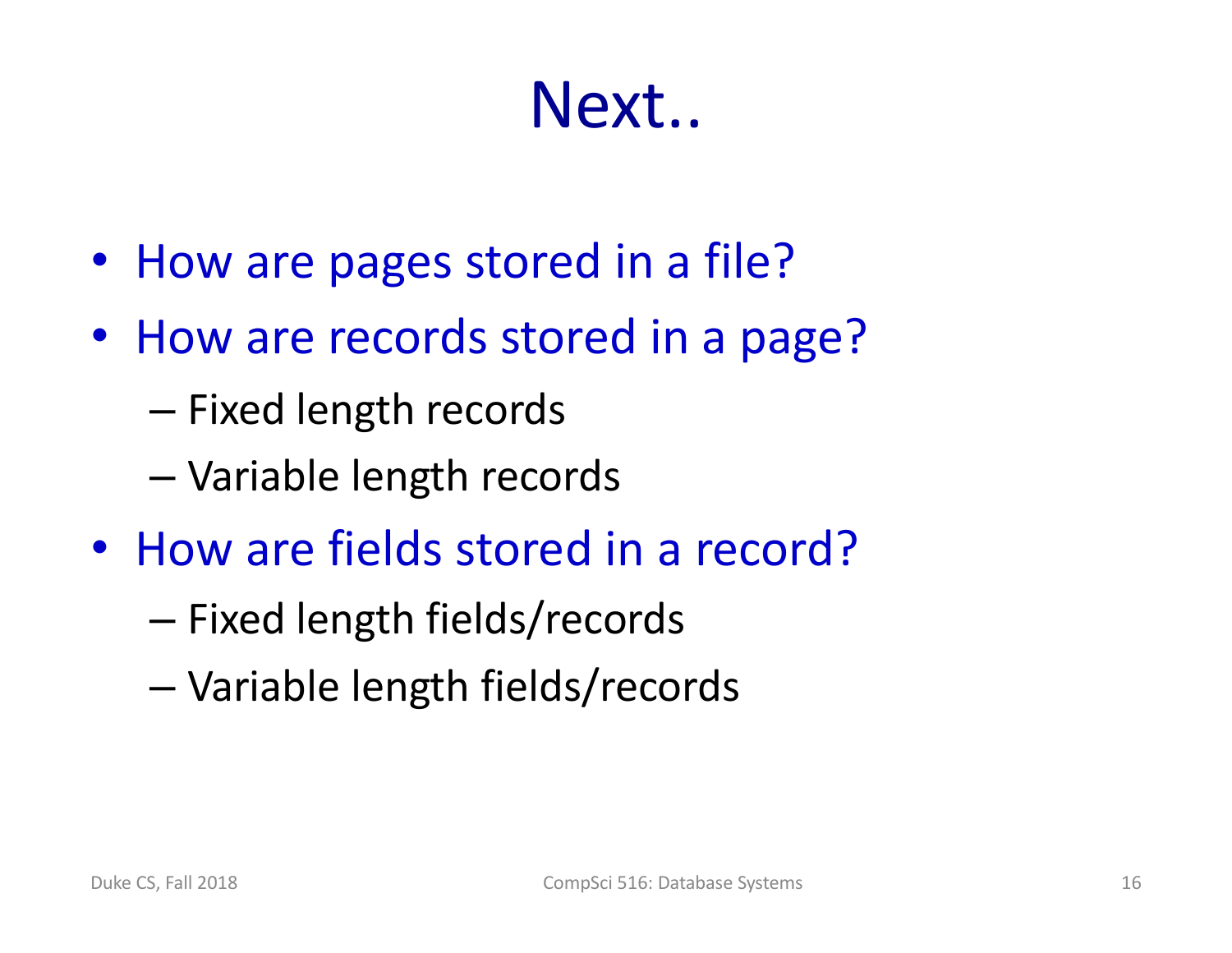## Files of Records

- Page or block is OK when doing I/O, but higher levels of DBMS operate on records, and files of records
- FILE: A collection of pages, each containing a collection of records
- Must support:
	- insert/delete/modify record
	- read a particular record (specified using record id)
	- scan all records (possibly with some conditions on the records to be retrieved)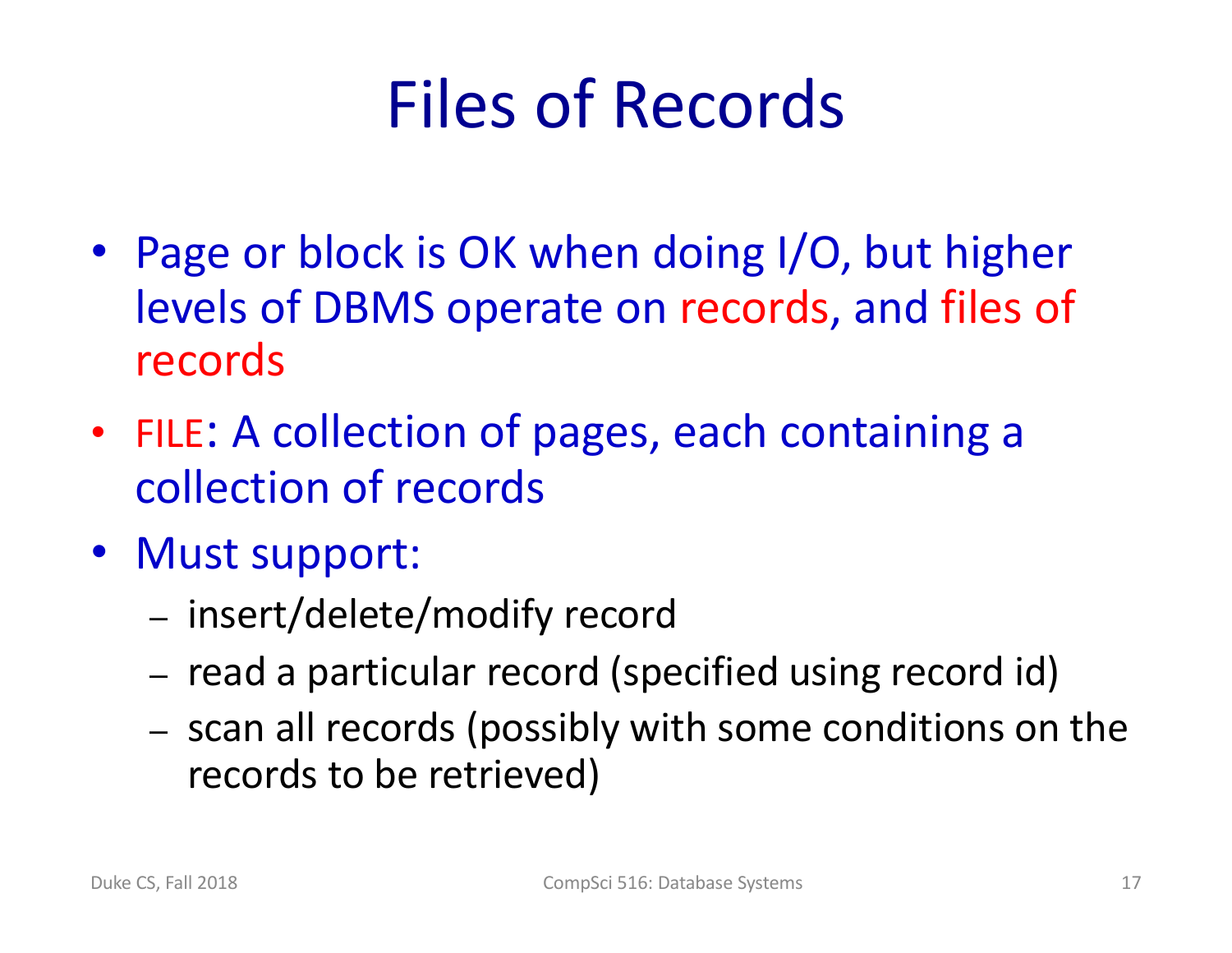# File Organization

- File organization: Method of arranging a file of records on external storage
	- One file can have multiple pages
	- Record id (rid) is sufficient to physically locate the page containing the record on disk
	- Indexes are data structures that allow us to find the record ids of records with given values in index search key fields
- NOTE: Several uses of "keys" in a database
	- Primary/foreign/candidate/super keys
	- Index search keys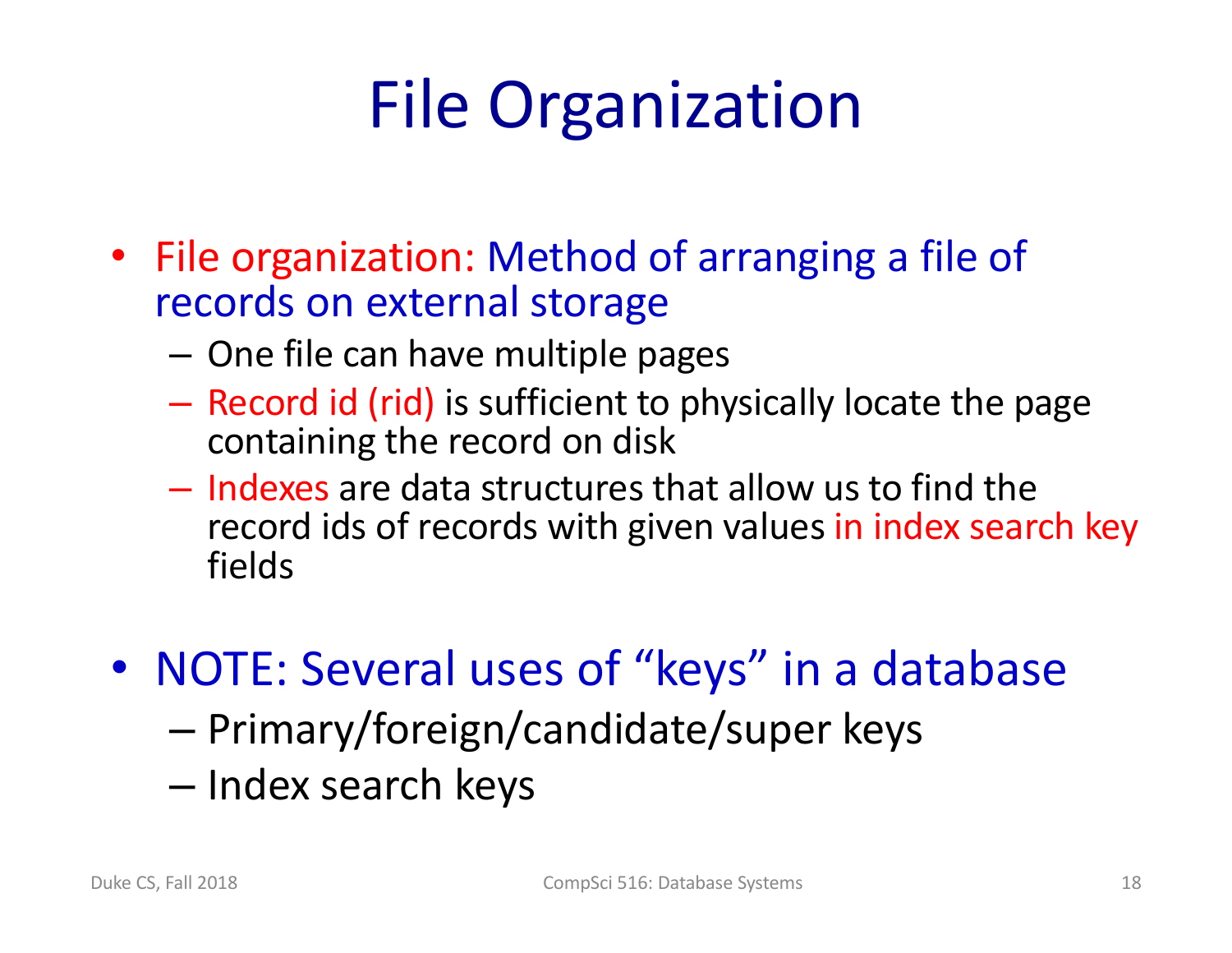## Alternative File Organizations

- Many alternatives exist, each ideal for some situations, and not so good in others:
- Heap (random order) files: Suitable when typical access is a file scan retrieving all records
- Sorted Files: Best if records must be retrieved in some order, or only a "range" of records is needed.
- Indexes: Data structures to organize records via trees or hashing
	- Like sorted files, they speed up searches for a subset of records, based on values in certain ("search key") fields
	- Updates are much faster than in sorted files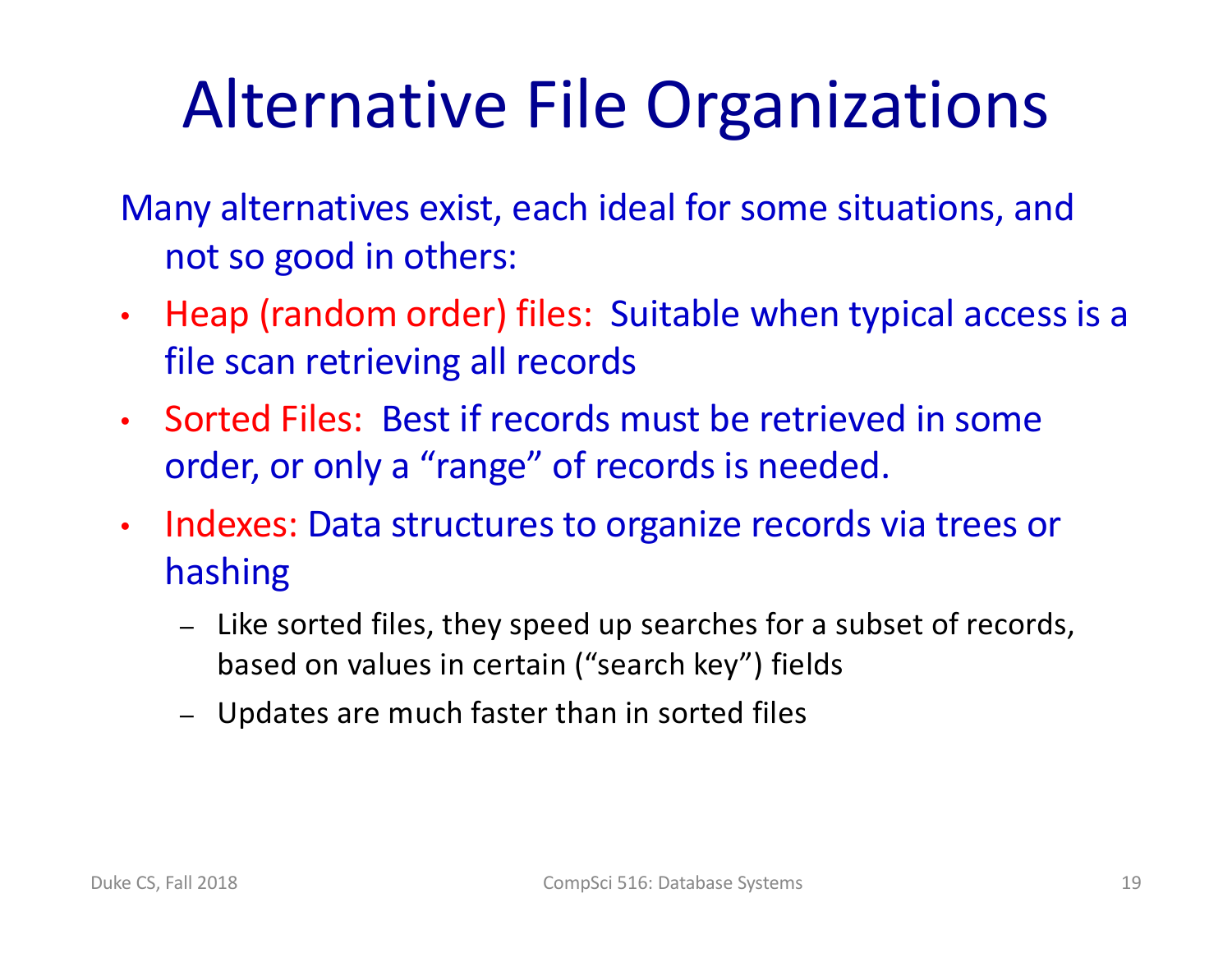# Unordered (Heap) Files

- Simplest file structure contains records in no particular order
- As file grows and shrinks, disk pages are allocated and de-allocated
- To support record level operations, we must:
	- keep track of the pages in a file
	- keep track of free space on pages
	- keep track of the *records* on a page
- There are many alternatives for keeping track of this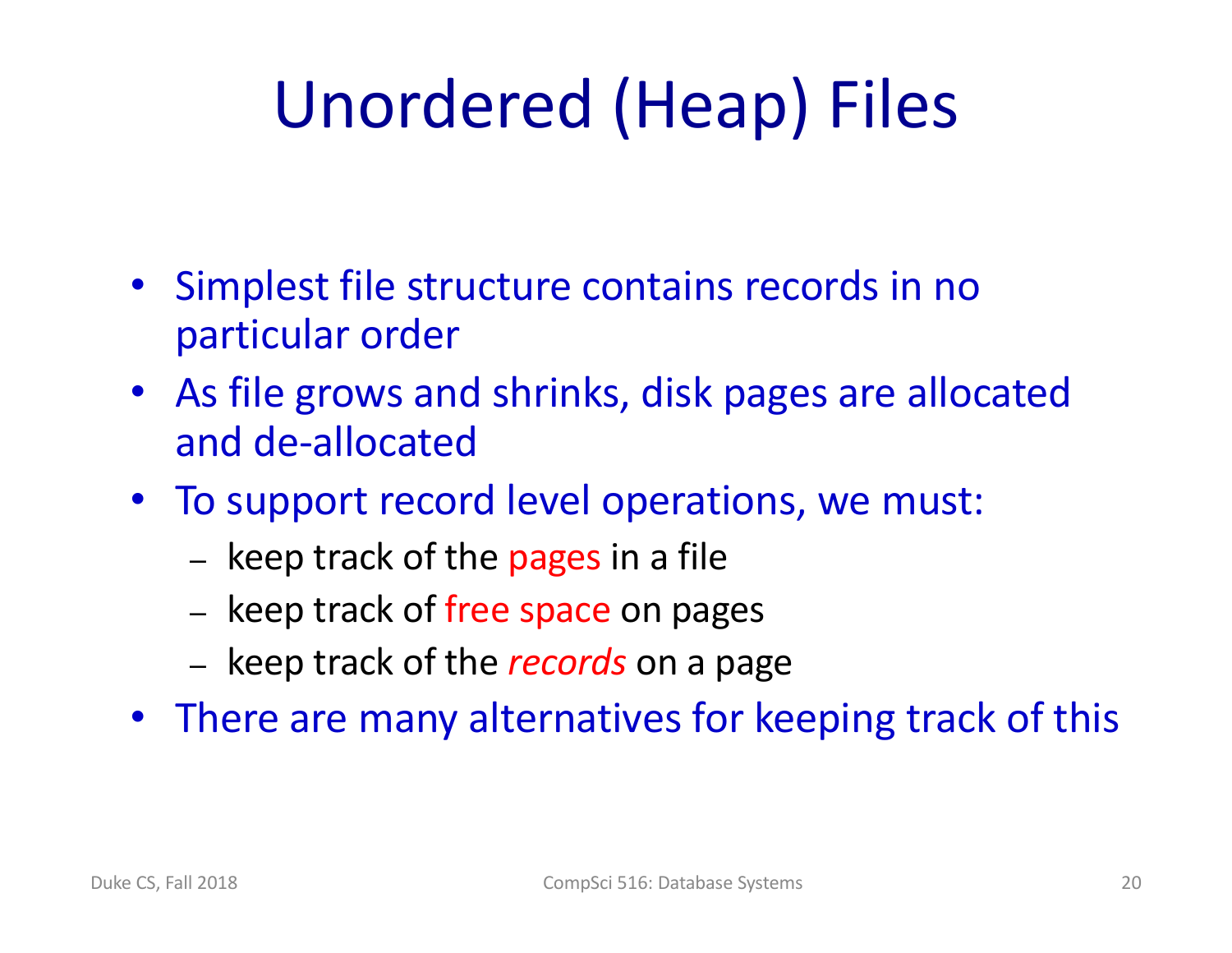#### Heap File Implemented as a List



- The header page id and Heap file name must be stored someplace
- Each page contains 2 'pointers' plus data
- Problem?
	- to insert a new record, we may need to scan several pages on the free list to find one with sufficient space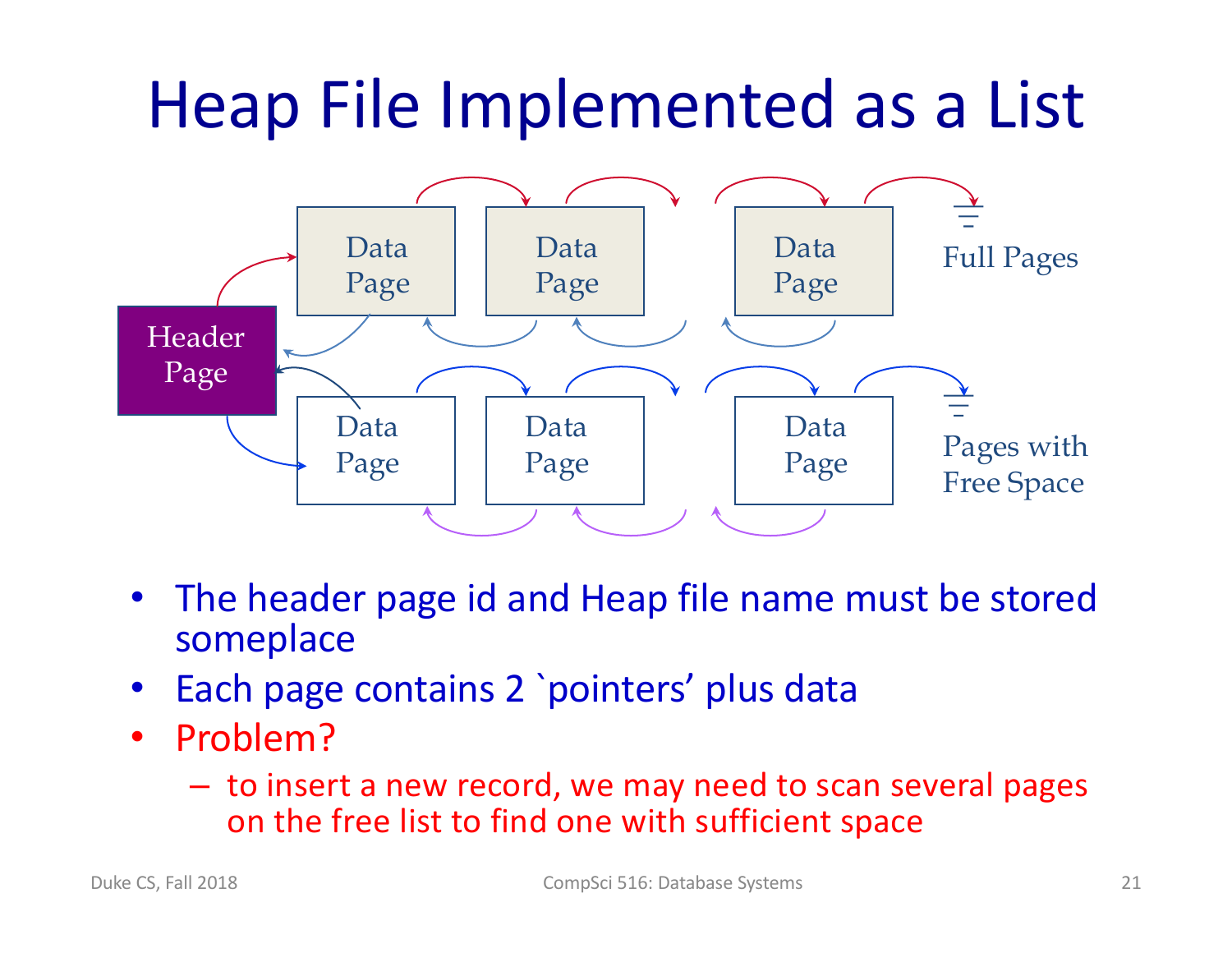#### Heap File Using a Page Directory



- The entry for a page can include the number of free bytes on the page.
- The directory is a collection of pages
	- linked list implementation of directory is just one alternative
	- Much smaller than linked list of all heap file pages!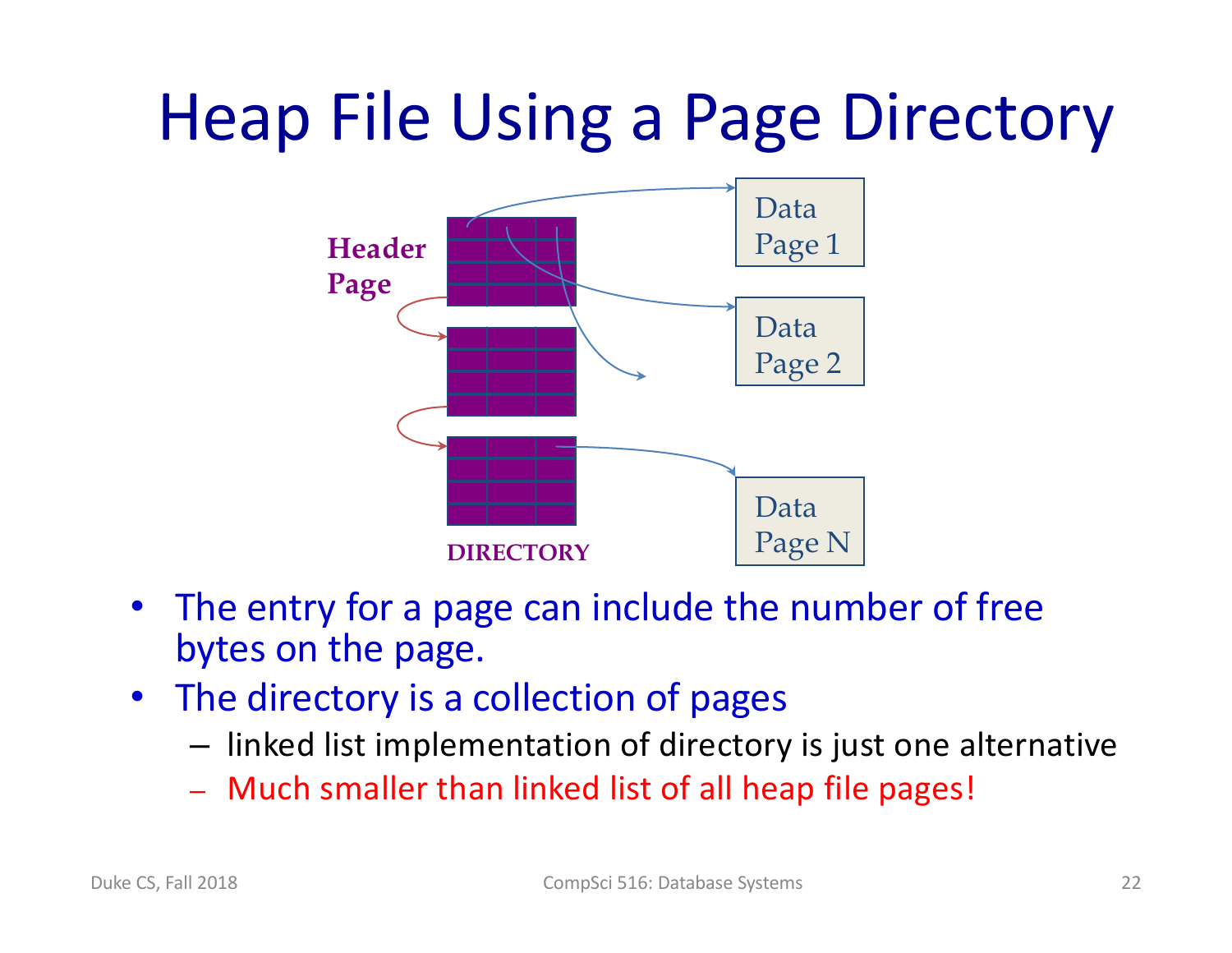#### How do we arrange a collection of records on a page?

- Each page contains several slots – one for each record
- Record is identified by <page-id, slot-number>
- Fixed-Length Records
- Variable-Length Records
- For both, there are options for
	- Record formats (how to organize the fields within a record)
	- Page formats (how to organize the records within a page)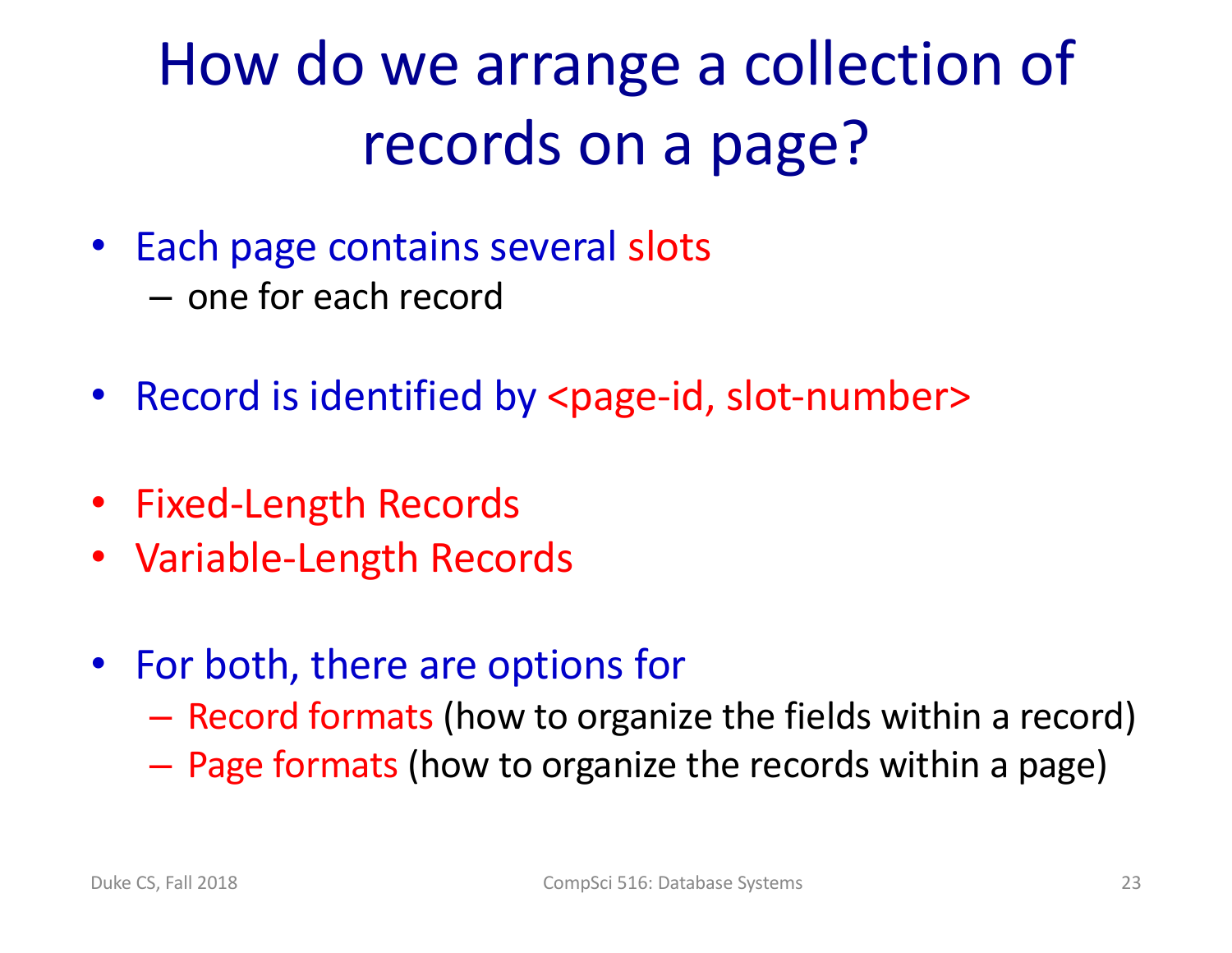#### Page Formats: Fixed Length Records



- Record  $id =$   $\epsilon$  and  $\epsilon$  and  $\epsilon$  and  $\epsilon$  and  $\epsilon$  and  $\epsilon$  and  $\epsilon$  and  $\epsilon$  and  $\epsilon$  and  $\epsilon$  and  $\epsilon$  and  $\epsilon$  and  $\epsilon$  and  $\epsilon$  and  $\epsilon$  and  $\epsilon$  and  $\epsilon$  and  $\epsilon$  and  $\epsilon$  and  $\epsilon$  and  $\epsilon$  and  $\epsilon$  and  $\epsilon$  and  $\$
- Packed: moving records for free space management changes rid; may not be acceptable
- Unpacked: use a bitmap scan the bit array to find an empty slot
- Each page also may contain additional info like the id of the next page (not shown)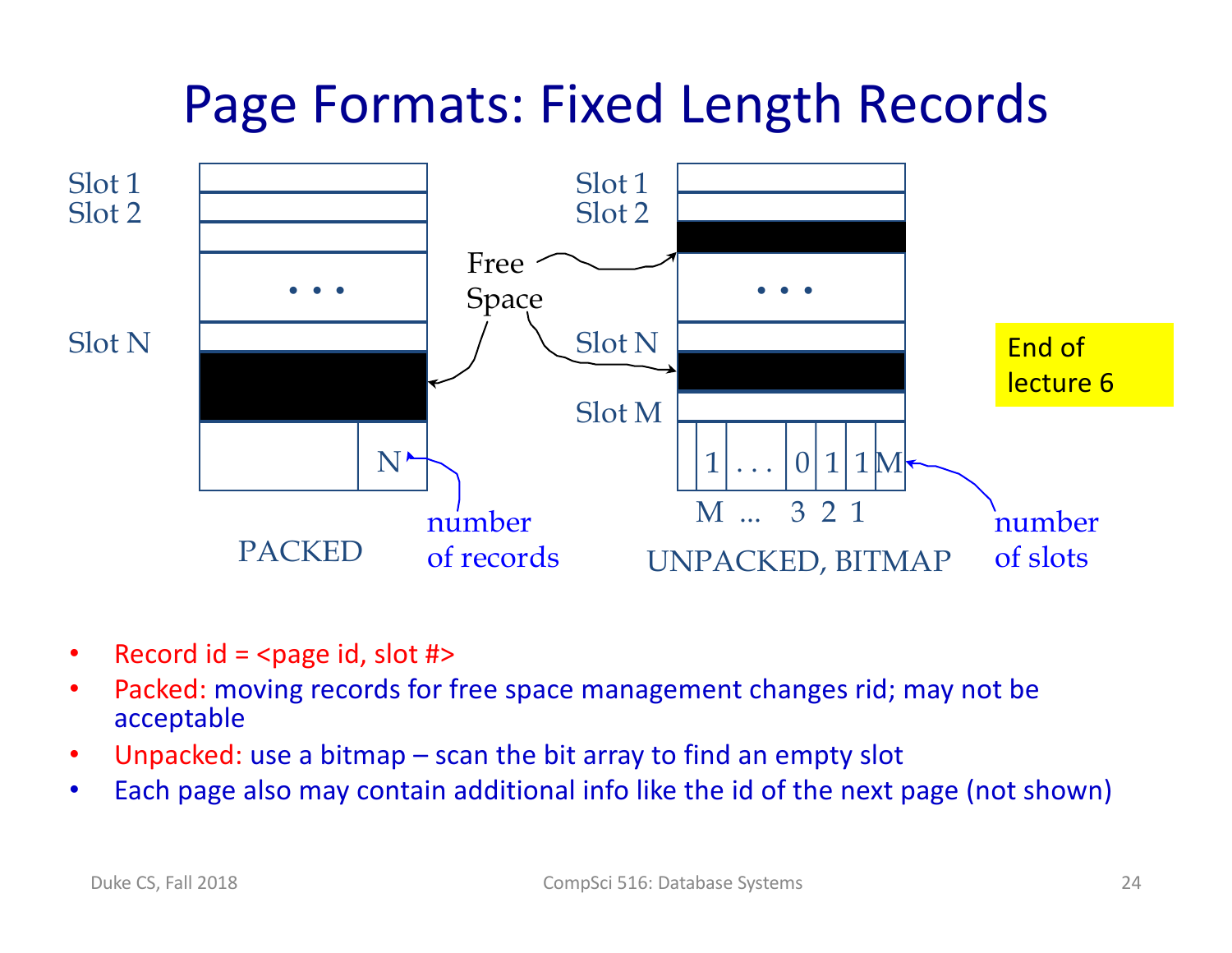#### Page Formats: Variable Length Records

- Need to find a page with the right amount of space
	- Too small cannot insert
	- Too large waste of space
- if a record is deleted, need to move the records so that all free space is contiguous
	- need ability to move records within a page
- Can maintain a directory of slots (next slide)
	- Slot contains <record-offset, record-length>
	- deletion = set record-offset to -1
- Record-id rid = <page, slot-in-directory> remains unchanged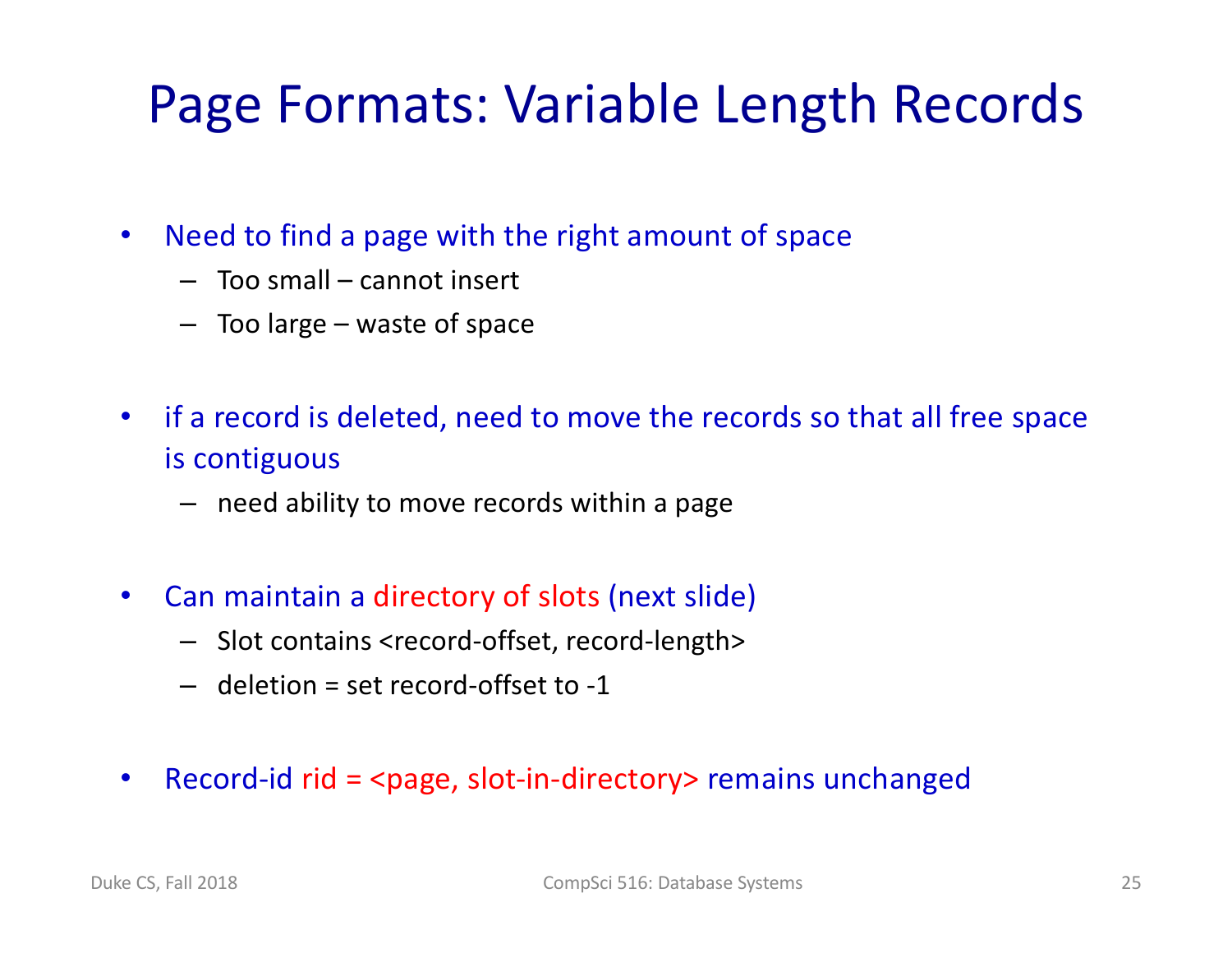#### Page Formats: Variable Length Records



• rid-s unaffected by rearranging records in a page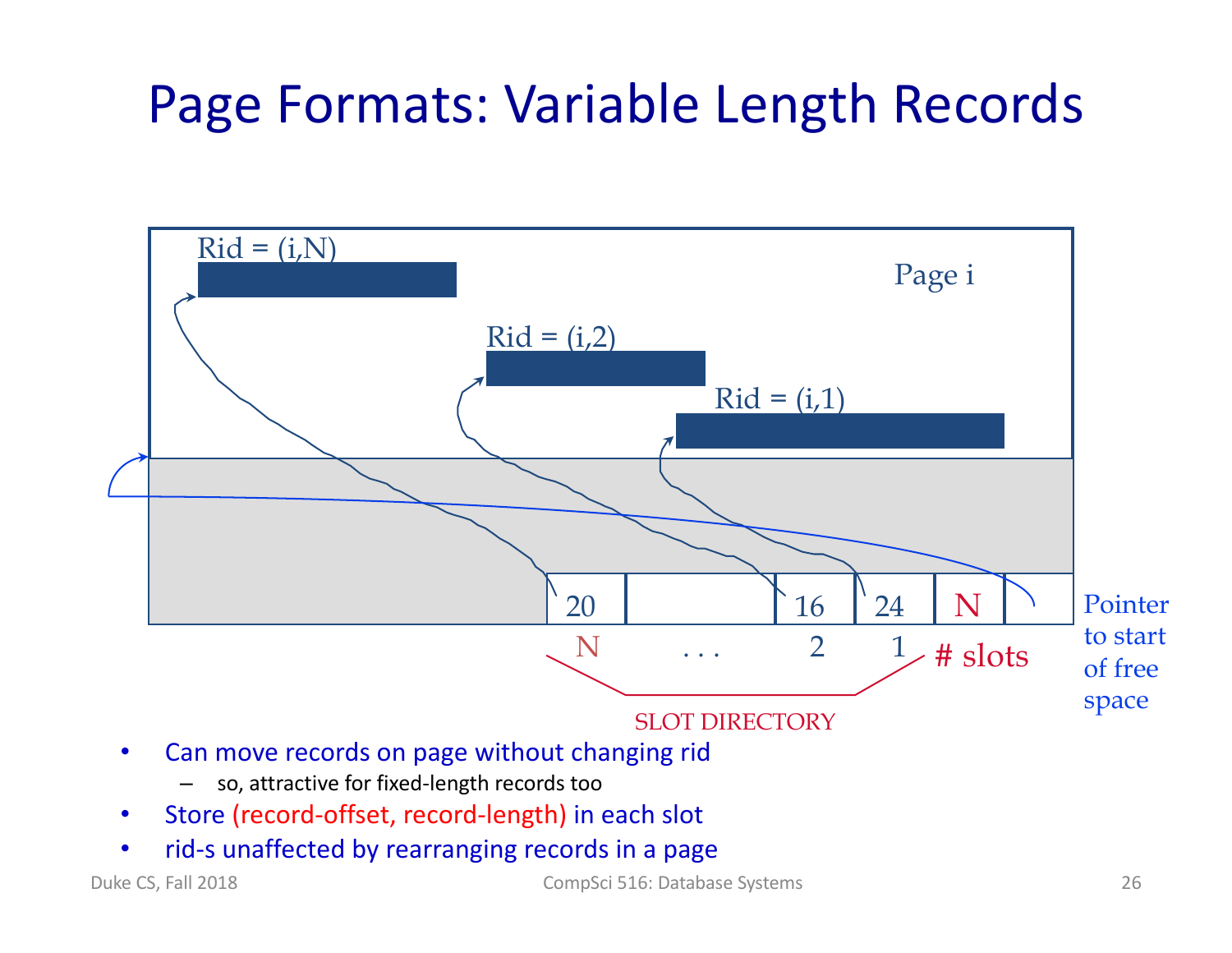### Record Formats: Fixed Length



- Each field has a fixed length
	- for all records
	- the number of fields is also fixed
	- fields can be stored consecutively
- Information about field types same for all records in a file
	- stored in system catalogs
- Finding i-th field does not require scan of record
	- given the address of the record, address of a field can be obtained easily